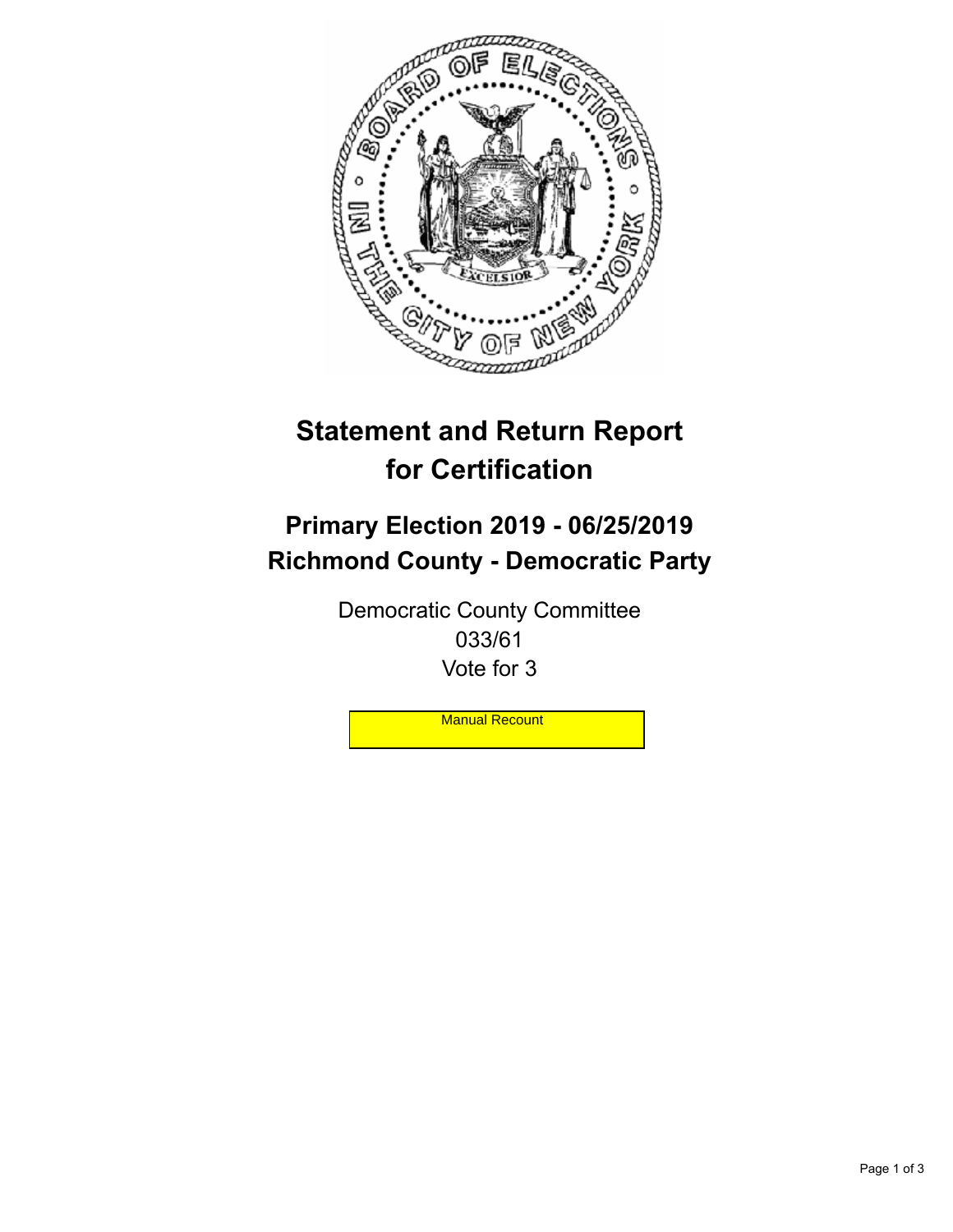

## **Assembly District 61**

| <b>PUBLIC COUNTER</b>                                    | 13           |
|----------------------------------------------------------|--------------|
| <b>MANUALLY COUNTED EMERGENCY</b>                        | 0            |
| ABSENTEE / MILITARY                                      | 4            |
| AFFIDAVIT                                                | $\mathbf{0}$ |
| <b>Total Ballots</b>                                     | 17           |
| Less - Inapplicable Federal/Special Presidential Ballots | 0            |
| <b>Total Applicable Ballots</b>                          | 17           |
| <b>JOANN M. MARDIKOS</b>                                 | 11           |
| SADICK M. SAMMY                                          | 11           |
| KEVIN C. HANKINS JR.                                     | 7            |
| <b>ALAIN METELLUS</b>                                    |              |
| <b>Total Votes</b>                                       | 30           |
| Unrecorded                                               | 21           |